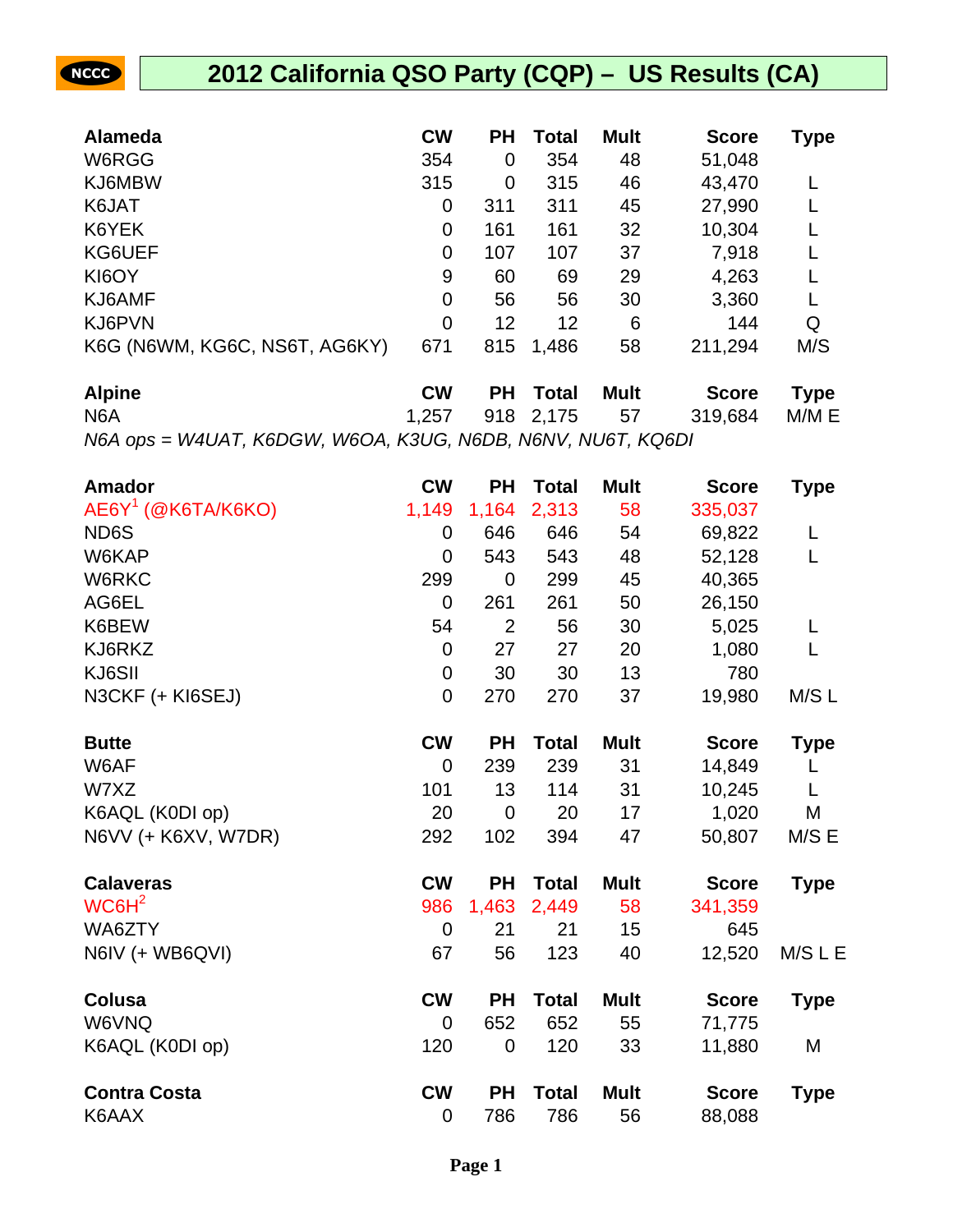

| <b>Contra Costa</b>                                                 | <b>CW</b> | ΡH          | <b>Total</b> | <b>Mult</b> | <b>Score</b> | Type        |
|---------------------------------------------------------------------|-----------|-------------|--------------|-------------|--------------|-------------|
| N6PN                                                                | 497       | $\mathbf 0$ | 497          | 47          | 70,077       |             |
| K6JEB                                                               | 134       | 34          | 168          | 36          | 16,974       |             |
| N6ORB                                                               | 0         | 148         | 148          | 35          | 10,360       | L           |
| N6ENO                                                               | 0         | 116         | 116          | 31          | 7,223        | L           |
| W6ONV                                                               | 14        | 39          | 53           | 26          | 3,146        | L           |
| N6O (@N6RO)                                                         | 1,903     | 2,926       | 4,829        | 58          | 670,625      | M/M         |
| N6O ops = JN3NFQ, K3EST, K6AW, N6BV, N6RO, W6NOW, W6ONV, WA6O, WX5S |           |             |              |             |              |             |
| <b>El Dorado</b>                                                    | <b>CW</b> | <b>PH</b>   | <b>Total</b> | <b>Mult</b> | <b>Score</b> | <b>Type</b> |
| K6LRN                                                               | 989       | $\mathbf 0$ | 989          | 54          | 160,218      |             |
| AF6OP                                                               | 0         | 463         | 463          | 52          | 48,204       | L           |
| W6VMT                                                               | 0         | 373         | 373          | 39          | 29,094       | L           |
| K6OLY                                                               | 0         | 115         | 115          | 34          | 7,854        | L           |
| W6HFM                                                               | 0         | 109         | 109          | 27          | 5,913        | L           |
| N6MCM                                                               | 0         | 100         | 100          | 29          | 5,829        | L           |
| KG6YST                                                              | 0         | 49          | 49           | 23          | 2,254        | L           |
| KQ6X                                                                | 11        | 30          | 41           | 17          | 1,581        | L           |
| K6C (W1RH, AA1ON)                                                   | 1,098     | 1,062       | 2,160        | 58          | 314,244      | M/S         |
| W6S (KE6GLA, KG6PNP, KJ6NLD)                                        | 21        | 724         | 745          | 54          | 81,648       | M/S         |
| K6TKD (+ K6LRN)                                                     | 0         | 470         | 470          | 51          | 47,991       | M/S         |
| <b>Fresno</b>                                                       | <b>CW</b> | <b>PH</b>   | <b>Total</b> | <b>Mult</b> | <b>Score</b> | <b>Type</b> |
| N6F (AK7G op)                                                       | 599       | 106         | 705          | 51          | 102,459      |             |
| W6YO (N2NS op)                                                      | 352       | 31          | 383          | 46          | 51,474       |             |
| K6AQL (K0DI op)                                                     | 33        | $\mathbf 0$ | 33           | 17          | 1,708        | M           |
| W6DPD                                                               | 0         | 31          | 31           | 17          | 1,071        | L           |
| KJ6HUP                                                              | 0         | 20          | 20           | 12          | 492          | L           |
| K6AAB                                                               | 325       | $\mathbf 0$ | 325          | 43          | 41,925       | M/S L       |
| Glenn                                                               | <b>CW</b> | РH          | <b>Total</b> | <b>Mult</b> | <b>Score</b> | Type        |
| K6AQL (K0DI op)                                                     | 15        | $\mathbf 0$ | 15           | 4           | 180          | M           |
| N6EEB (N6DA, AE6YN, WT6K)                                           | 1,028     | 446         | 1,474        | 56          | 222,656      | M/M E       |
| <b>Humboldt</b>                                                     | <b>CW</b> | <b>PH</b>   | <b>Total</b> | <b>Mult</b> | <b>Score</b> | <b>Type</b> |
| W6JTI                                                               | 631       | 250         | 881          | 53          | 126,882      | Q           |
| AA6DX                                                               | 147       | 122         | 269          | 40          | 27,500       |             |
| W6FCS                                                               | 0         | 57          | 57           | 24          | 2,760        |             |
| K6FWT                                                               | 0         | 27          | 27           | 12          | 648          | L           |
| <b>Imperial</b>                                                     | <b>CW</b> | <b>PH</b>   | <b>Total</b> | <b>Mult</b> | <b>Score</b> | <b>Type</b> |
| K6QK                                                                | 891       | 1,169       | 2,060        | 57          | 285,627      | M/S E       |
| K6QK ops = N7CW, K6ZH, NN6X, N6EEG, N6ERD                           |           |             |              |             |              |             |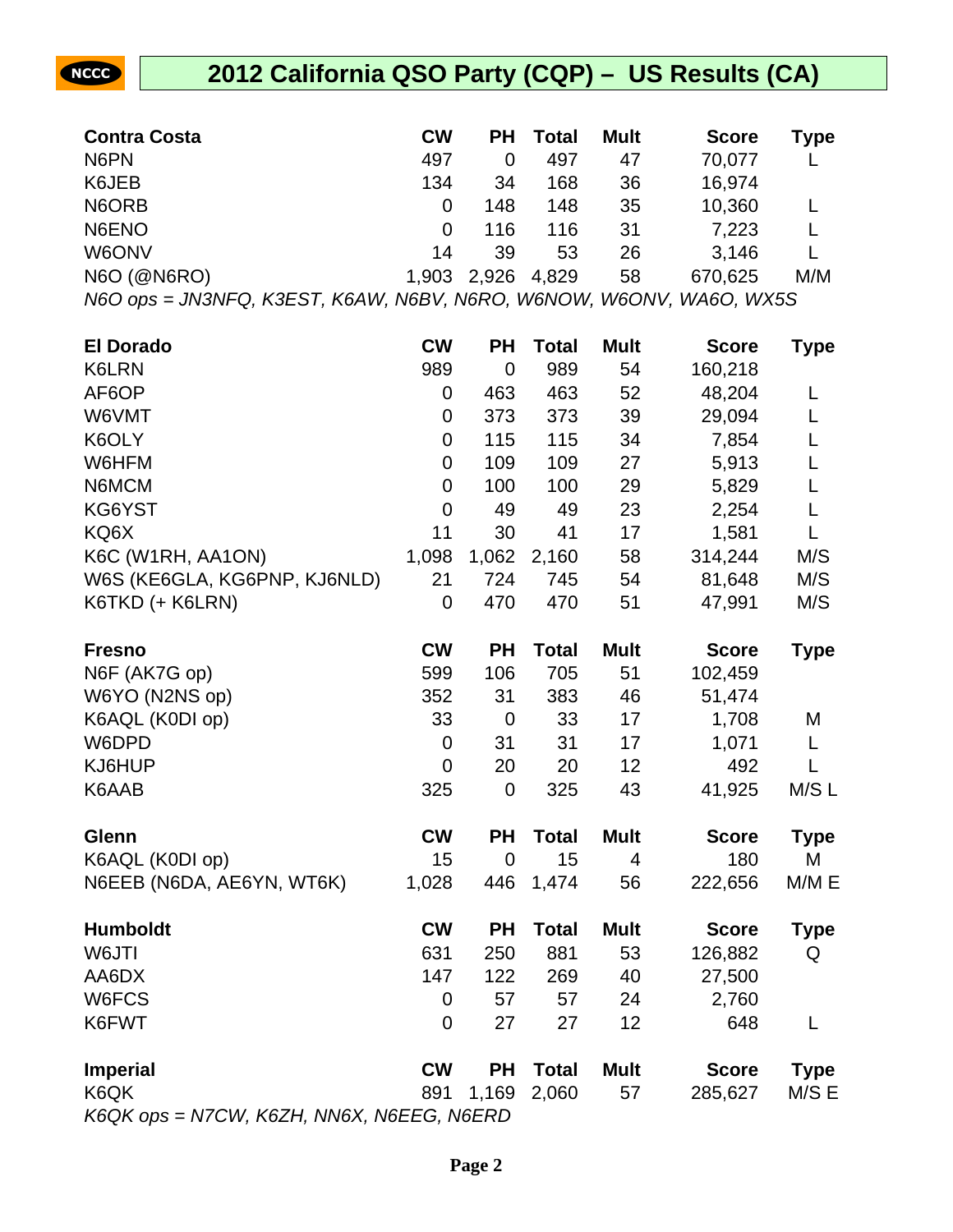| <b>Imperial</b>                              | <b>CW</b>   | <b>PH</b>   | <b>Total</b> | <b>Mult</b> | <b>Score</b> | Type        |
|----------------------------------------------|-------------|-------------|--------------|-------------|--------------|-------------|
| N7YDX/6<br>N7YDX/6 ops = K7YMA, W7HG, KF7TEU | 0           | 105         | 105          | 28          | 5,880        | M/M L E     |
| <b>Inyo</b>                                  | <b>CW</b>   | <b>PH</b>   | <b>Total</b> | <b>Mult</b> | <b>Score</b> | <b>Type</b> |
| W6PH <sup>3</sup>                            | 857         | 1,076       | 1,933        | 57          | 269,353      |             |
| AD6NR                                        | 0           | 685         | 685          | 56          | 76,720       | L           |
| <b>Kern</b>                                  | <b>CW</b>   | <b>PH</b>   | <b>Total</b> | <b>Mult</b> | <b>Score</b> | Type        |
| KI6VC                                        | 580         | 572         | 1,152        | 56          | 161,644      |             |
| KJ6MQM                                       | $\mathbf 0$ | 231         | 231          | 46          | 21,298       | L YL        |
| K6AQL (K0DI op)                              | 54          | 0           | 54           | 24          | 3,888        | M           |
| KJ6HBY                                       | $\mathbf 0$ | 16          | 16           | 9           | 297          | Q           |
| <b>Kings</b>                                 | <b>CW</b>   | <b>PH</b>   | <b>Total</b> | <b>Mult</b> | <b>Score</b> | Type        |
| K6AQL (K0DI op)                              | 108         | $\mathbf 0$ | 108          | 31          | 10,090       | М           |
| KI6QEL                                       | 0           | 52          | 52           | 24          | 2,520        | LΕ          |
| WOHJW (+ N6CVK)                              | 0           | 869         | 869          | 57          | 99,066       | M/S         |
| Lake                                         | <b>CW</b>   | <b>PH</b>   | <b>Total</b> | <b>Mult</b> | <b>Score</b> | Type        |
| N6ZFO <sup>4</sup>                           | 873         | 714         | 1,587        | 57          | 230,679      | L           |
| Lassen                                       | <b>CW</b>   | <b>PH</b>   | <b>Total</b> | <b>Mult</b> | <b>Score</b> | Type        |
| KE6UAR                                       | 0           | 483         | 483          | 50          | 48,350       | LΕ          |
| N6WBL                                        | 0           | 8           | 8            | 5           | 80           | L M         |
| <b>Los Angeles</b>                           | <b>CW</b>   | <b>PH</b>   | <b>Total</b> | <b>Mult</b> | <b>Score</b> | Type        |
| K6LA                                         | 1,271       | 977         | 2,248        | 58          | 334,631      |             |
| W6R (W1NN op @WA6URY)                        | 1,023       | 524         | 1,547        | 57          | 234,669      | L           |
| N6AN (@W6UE)                                 | 523         | 481         | 1,004        | 57          | 144,352      |             |
| W6AFA                                        | 0           | 1,150       | 1,150        | 58          | 133,400      |             |
| KM6Z                                         | 741         | 138         | 879          | 49          | 122,451      | L           |
| NK6A                                         | 502         | 318         | 820          | 52          | 111,384      |             |
| N6NO                                         | 533         | $\mathbf 0$ | 533          | 50          | 79,950       | L           |
| N6VOH                                        | 45          | 567         | 612          | 56          | 71,204       |             |
| W6AQ                                         | 370         | 123         | 493          | 48          | 65,160       | Q           |
| N6QQ                                         | 0           | 565         | 565          | 53          | 59,890       |             |
| W6JK                                         | 8           | 411         | 419          | 50          | 42,300       |             |
| NC6Q                                         | 257         | $\mathbf 0$ | 257          | 43          | 33,217       |             |
| AE6XC                                        | 0           | 269         | 269          | 45          | 24,255       | L           |
| KA6AIL                                       | 3           | 93          | 96           | 35          | 6,825        | Q           |
| KD6SMC                                       | 0           | 100         | 100          | 31          | 6,200        | L           |
| K6AQL (K0DI op)                              | 61          | $\pmb{0}$   | 61           | 28          | 5,124        | М           |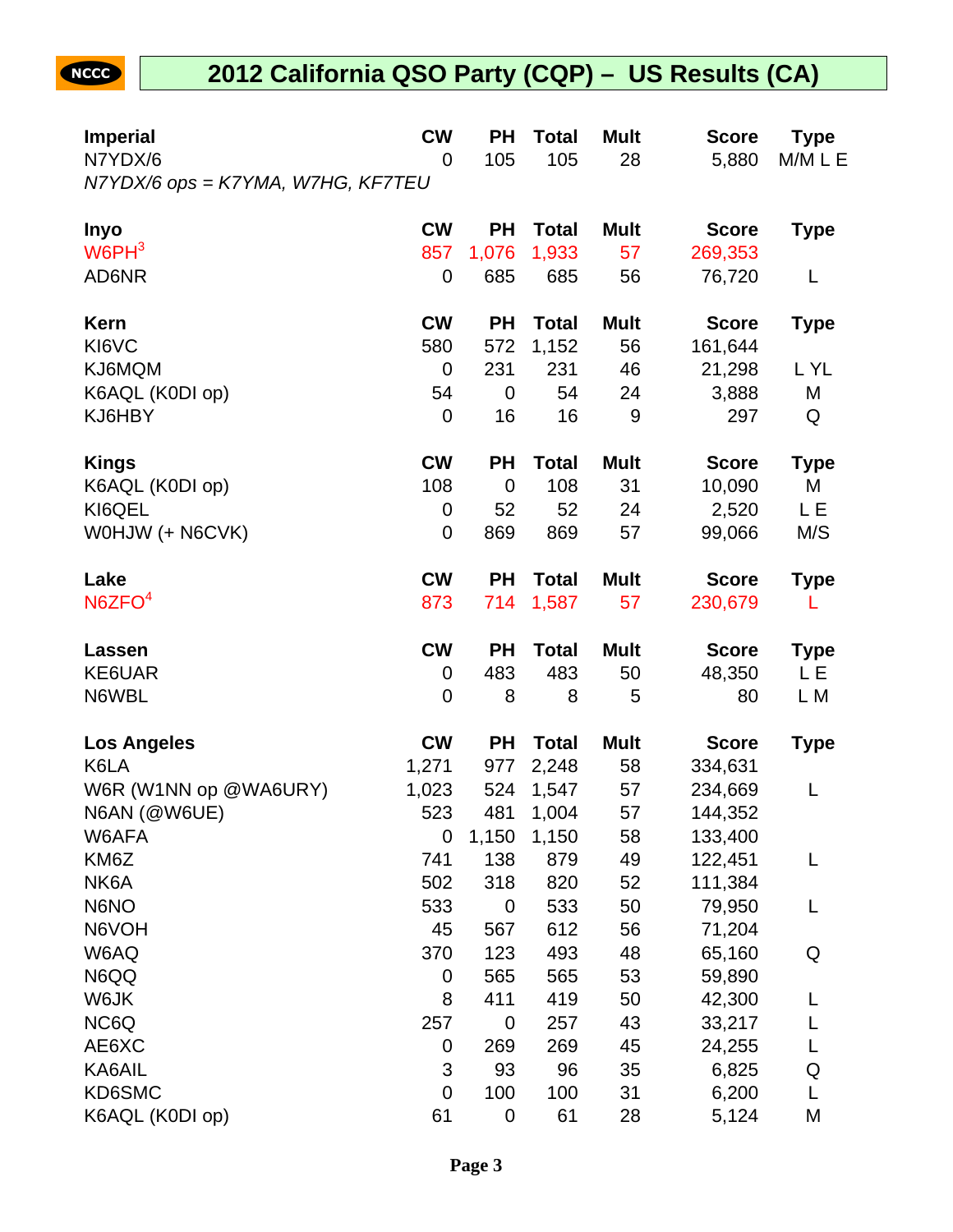| <b>Los Angeles</b>                                                                      | <b>CW</b>        | PH                | <b>Total</b> | <b>Mult</b>    | <b>Score</b>   | Type        |
|-----------------------------------------------------------------------------------------|------------------|-------------------|--------------|----------------|----------------|-------------|
| W6SMT                                                                                   | 0                | 78                | 78           | 26             | 4,056          |             |
| KF6HI                                                                                   | 0                | 35                | 35           | 23             | 1,610          | L           |
| K6ICS                                                                                   | $\mathbf 0$      | 43                | 43           | 17             | 1,462          | L           |
| KE6ZGP                                                                                  | $\mathbf 0$      | 25                | 25           | 20             | 1,020          | Q           |
| KJ6KGZ                                                                                  | $\mathbf 0$      | 27                | 27           | 15             | 825            | L           |
| AD6AF                                                                                   | $\mathbf 0$      | 27                | 27           | 11             | 594            | L           |
| K6HTN                                                                                   | 60               | $\mathbf 0$       | 60           | $\overline{2}$ | 363            | L           |
| N6YMK                                                                                   | $\overline{0}$   | 9                 | 9            | $\,6$          | 108            | L           |
| KE6DII                                                                                  | 0                | 1                 | 1            | 1              | $\overline{2}$ | Q           |
| N6HD (+ KI6FGV)                                                                         | 568              | 1,186             | 1,754        | 56             | 228,256        | M/S         |
| N6MDV (+ K6VHY)                                                                         | 0                | 249               | 249          | 44             | 21,912         | M/S L       |
| <b>Madera</b>                                                                           | <b>CW</b>        | <b>PH</b>         | <b>Total</b> | <b>Mult</b>    | <b>Score</b>   | <b>Type</b> |
| KD6FW                                                                                   | $\overline{0}$   | 799               | 799          | 57             | 91,086         |             |
| K6AQL (K0DI op)                                                                         | 43               | $\mathbf 0$       | 43           | 23             | 3,001          | M           |
| <b>Marin</b>                                                                            | <b>CW</b>        | <b>PH</b>         | <b>Total</b> | <b>Mult</b>    | <b>Score</b>   | <b>Type</b> |
| K6RIM                                                                                   | 1,032            | 688               | 1,720        | 57             | 254,961        |             |
| W6UDS (+ N6VAW)                                                                         | 0                | 104               | 104          | 28             | 5,852          | M/S L       |
| <b>Mariposa</b>                                                                         | <b>CW</b>        | <b>PH</b>         | <b>Total</b> | <b>Mult</b>    | <b>Score</b>   | <b>Type</b> |
| N6NZ                                                                                    | 481              | 1,295             | 1,776        | 57             | 229,966        |             |
| AD6RF                                                                                   | 0                | 23                | 23           | 19             | 874            | L           |
| <b>Mendocino</b>                                                                        | <b>CW</b>        | <b>PH</b>         | <b>Total</b> | <b>Mult</b>    | <b>Score</b>   | Type        |
| K3FIV/6 (K3FIV op)                                                                      | 443              | 285               | 728          | 52             | 98,748         | L           |
| KE6WC                                                                                   | $\mathbf 0$      | 455               | 455          | 51             | 46,461         | L           |
| KI6ORO                                                                                  | $\boldsymbol{0}$ | 190               | 190          | 34             | 12,920         | L YL        |
| <b>Merced</b>                                                                           | <b>CW</b>        | PH                | <b>Total</b> | Mult           | <b>Score</b>   | <b>Type</b> |
| K6AQL (K0DI op)                                                                         | 31               | $\mathbf 0$       | 31           | 23             | 2,173          | M           |
| K6MM (+ W6OAT, ND2T, N6DE)                                                              | 1,046            | 648               | 1,694        | 56             | 248,360        | M/S E       |
| <b>Modoc</b>                                                                            | <b>CW</b>        | <b>PH</b>         | <b>Total</b> | <b>Mult</b>    | <b>Score</b>   | <b>Type</b> |
| NU6C                                                                                    | 0                | 410               | 410          | 52             | 42,640         | L           |
| N6FC                                                                                    | $\mathbf 0$      | 67                | 67           | 27             | 3,645          | LΕ          |
| N6M                                                                                     |                  | 1,352 1,354 2,706 |              | 58             | 392,457        | M/M E       |
| N6M ops = NX1P, K2DI, K4XU, AA5TL, KA5ZLQ, AE7IK, KF7PLP, WN7K, KF7SXI, K7YLO,<br>W7YOW |                  |                   |              |                |                |             |
| K6M (WQ6X, N6GEO)                                                                       | 537              | 254               | 791          | 50             | 106,000        | M/M L E     |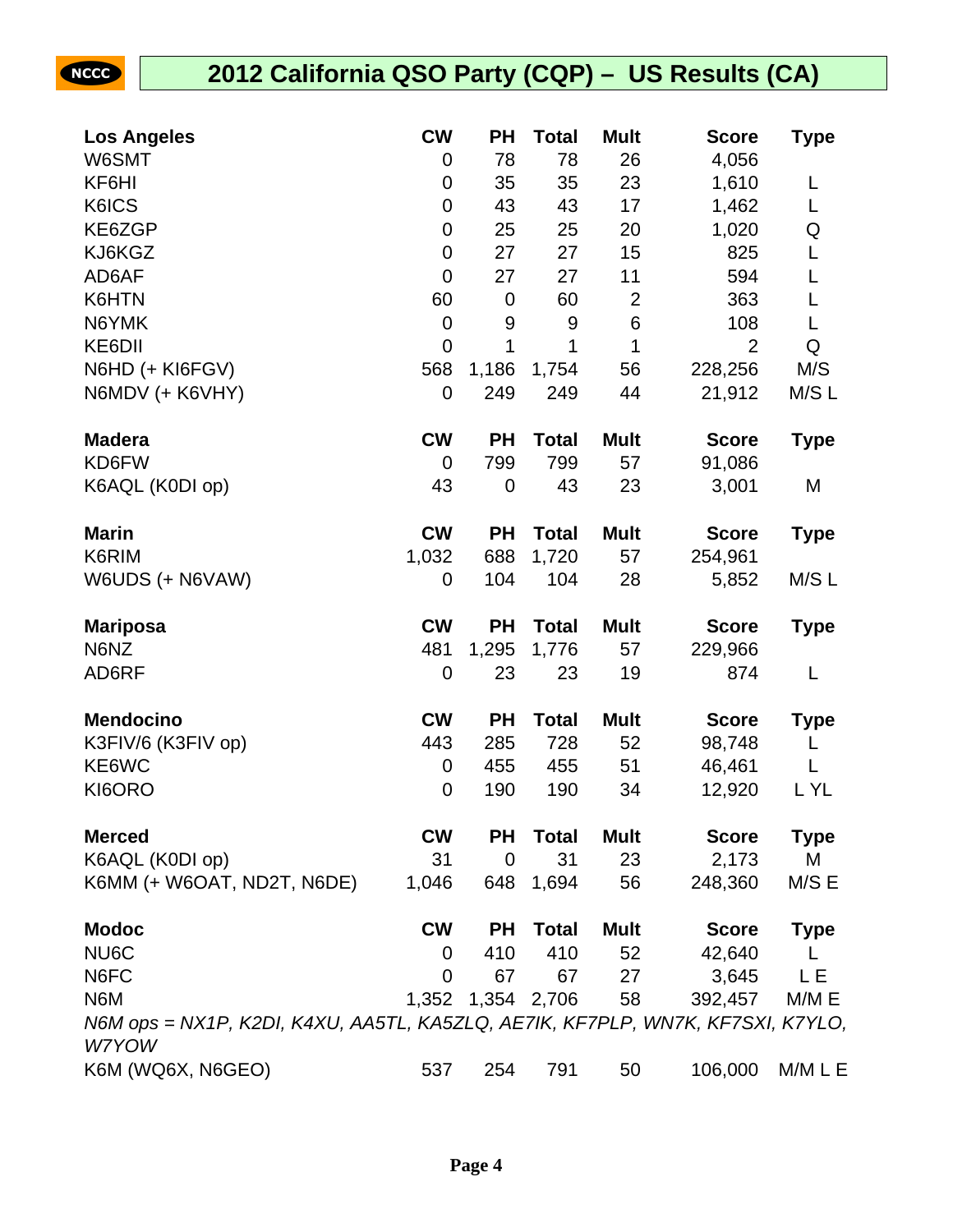| <b>Mono</b>                              | <b>CW</b>      | <b>PH</b>      | <b>Total</b> | <b>Mult</b> | <b>Score</b> | Type        |
|------------------------------------------|----------------|----------------|--------------|-------------|--------------|-------------|
| W6ML (W6KC op)                           | 978            | 637            | 1,615        | 58          | 244,122      | Е           |
| W6SX                                     | 545            | 269            | 814          | 55          | 119,652      |             |
| WA6MRK                                   | $\mathbf 0$    | 20             | 20           | 9           | 369          | L           |
| <b>Monterey</b>                          | <b>CW</b>      | <b>PH</b>      | <b>Total</b> | <b>Mult</b> | <b>Score</b> | <b>Type</b> |
| N6MW                                     | 401            | 29             | 430          | 49          | 61,789       |             |
| K6AQL (K0DI op)                          | 117            | $\overline{0}$ | 117          | 35          | 12,285       | M           |
| K6VVA/M (K6VVA op)                       | 50             | 54             | 104          | 32          | 8,336        | L E         |
| KE6PPE                                   | $\mathbf 0$    | 12             | 12           | 9           | 216          | L           |
| KQ6RE                                    | $\overline{0}$ | 502            | 502          | 53          | 53,212       | M/S L       |
| KQ6RE ops = KQ6RE, KI6FKY, KI6RVW, KI8CX |                |                |              |             |              |             |
| N6IJ                                     | 5              | 48             | 53           | 26          | 2,912        | M/M         |
| N6IJ ops = KG6UBG, K6GRL, AF6TP, KJ6SWL  |                |                |              |             |              |             |
|                                          |                |                |              |             |              |             |
| <b>Napa</b>                              | <b>CW</b>      | <b>PH</b>      | <b>Total</b> | <b>Mult</b> | <b>Score</b> | <b>Type</b> |
| KE6ZSN                                   | $\mathbf 0$    | 1,128          | 1,128        | 58          | 130,848      |             |
| KO6JF                                    | $\Omega$       | 206            | 206          | 39          | 16,107       | L           |
| <b>W6OSP (+ WW6D)</b>                    | 1,308          | 0              | 1,308        | 56          | 219,744      | M/S         |
| <b>Nevada</b>                            | <b>CW</b>      | <b>PH</b>      | <b>Total</b> | <b>Mult</b> | <b>Score</b> | <b>Type</b> |
| WB6JJJ                                   | 128            | 729            | 857          | 58          | 106,981      |             |
| NC6RJ                                    | 393            | 0              | 393          | 47          | 55,413       | L           |
| K6NV                                     | 300            | $\overline{0}$ | 300          | 49          | 44,100       |             |
| NC6PT                                    | $\mathbf 0$    | 30             | 30           | 13          | 780          | L           |
| <b>W6FA (+ W6DR)</b>                     | 653            | 270            | 923          | 54          | 134,946      | M/S         |
| K6III                                    | 271            | 69             | 340          | 40          | 38,040       | M/S         |
| WB6CZG (+ K6ST)                          | 16             | 299            | 315          | 47          | 30,432       | M/S         |

| Orange          | <b>CW</b>   | <b>PH</b> | <b>Total</b> | <b>Mult</b> | <b>Score</b> | Type |
|-----------------|-------------|-----------|--------------|-------------|--------------|------|
| N6HC            | 680         | 950       | 1,630        | 57          | 224,637      |      |
| <b>NN6CH</b>    | 547         | 259       | 806          | 54          | 116,721      |      |
| W6ZL            | 415         | 126       | 541          | 53          | 79,394       |      |
| KB6A            | 193         | 18        | 211          | 46          | 28,290       |      |
| KM6HB           | 2           | 214       | 216          | 39          | 17,023       |      |
| N6CHU           | 129         | 0         | 129          | 32          | 12,384       |      |
| KF <sub>6</sub> | 116         | 0         | 116          | 34          | 11,832       |      |
| N6GP            | 113         | 4         | 117          | 28          | 9,716        |      |
| W6SJ            | 27          | 0         | 27           | 18          | 1,458        | Q    |
| KE6GFI          | $\mathbf 0$ | 33        | 33           | 20          | 1,320        | YL   |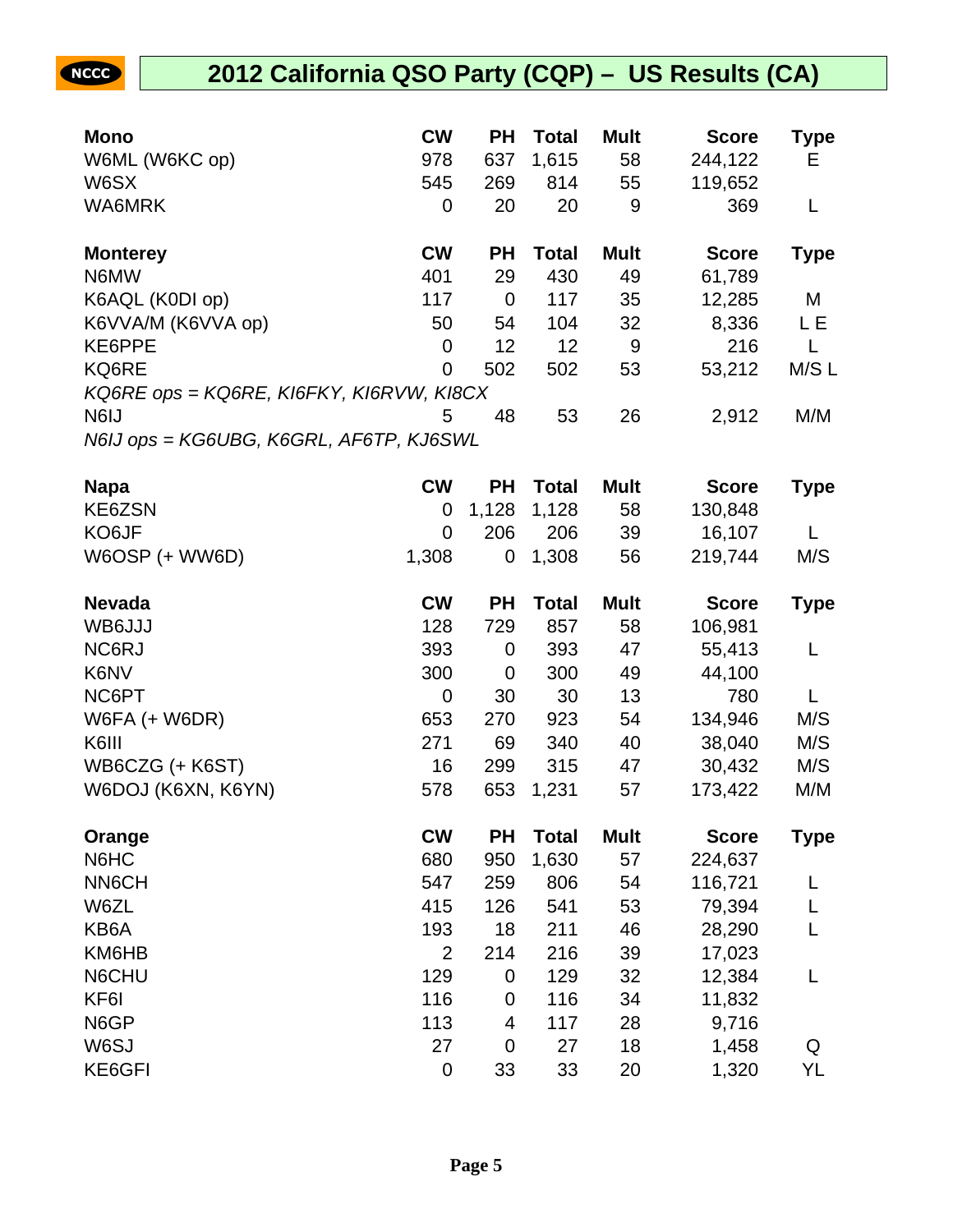### **2012 California QSO Party (CQP) – US Results (CA)**

| <b>Placer</b>                                       | <b>CW</b>      | <b>PH</b>      | <b>Total</b> | <b>Mult</b> | <b>Score</b> | <b>Type</b> |
|-----------------------------------------------------|----------------|----------------|--------------|-------------|--------------|-------------|
| W6RFF                                               | 553            | $\mathbf 0$    | 553          | 51          | 84,609       |             |
| WX6V                                                | 416            | 154            | 570          | 53          | 82,468       |             |
| K6MMU                                               | 0              | 102            | 102          | 27          | 5,508        | L           |
| K6ALF                                               | $\mathbf 0$    | 17             | 17           | 8           | 272          | L           |
| KG6YHH                                              | $\mathbf 0$    | 32             | 32           | 20          | 1,280        | M/S         |
| <b>Plumas</b>                                       | <b>CW</b>      | <b>PH</b>      | <b>Total</b> | <b>Mult</b> | <b>Score</b> | <b>Type</b> |
| K6CQP (KH2TJ op)                                    | 320            | 136            | 456          | 47          | 57,974       | L           |
| K6JS (+ K6TTR, KU6F)                                | 806            | 783            | 1,589        | 58          | 231,072      | M/M L E     |
| <b>Riverside</b>                                    | <b>CW</b>      | <b>PH</b>      | <b>Total</b> | <b>Mult</b> | <b>Score</b> | <b>Type</b> |
| WA6KHK                                              | 710            | 556            | 1,266        | 56          | 181,692      | L           |
| N6MI                                                | 315            | 437            | 752          | 57          | 103,825      | L E         |
| NC6V                                                | 328            | 6              | 334          | 45          | 44,820       | L           |
| KI6CDF                                              | 0              | 203            | 203          | 39          | 15,873       |             |
| NV6C (W6ELI, KJ6NO)                                 | $\mathbf 0$    | 106            | 106          | 34          | 7,242        | M/S L E     |
|                                                     |                |                | <b>Total</b> | <b>Mult</b> | <b>Score</b> | <b>Type</b> |
| <b>Sacramento</b>                                   | <b>CW</b>      | <b>PH</b>      |              |             |              |             |
| WF <sub>6</sub> O                                   | 0              | 582            | 582          | 55          | 64,075       |             |
| N6JV                                                | 367            | 113            | 480          | 48          | 63,744       |             |
| N6ZS                                                | 107            | 323            | 430          | 55          | 53,185       |             |
| N6RK                                                | 126            | 187            | 313          | 49          | 36,970       |             |
| K6OK                                                | 88             | 192            | 280          | 47          | 30,526       | L           |
| KP4MD/6                                             | 48             | 86             | 134          | 35          | 11,060       | L YL        |
| K6AQL (K0DI op)                                     | 52             | $\mathbf 0$    | 52           | 28          | 4,368        | М           |
| N6WBL                                               | $\overline{0}$ | 39             | 39           | 19          | 1,482        | L M         |
| N6EF                                                | 115            | $\mathbf 0$    | 115          | 39          | 13,513       | M/S L       |
| NM3S                                                | $\mathbf 0$    | 104            | 104          | 31          | 6,479        | M/S L       |
| W6SFM                                               | 493            | $\overline{0}$ | 493          | 47          | 69,513       | M/ML        |
| W6SFM ops = K6JJR, N6MQL, WB6URK, AI6U, K6LQ, AB7DG |                |                |              |             |              |             |
| <b>San Benito</b>                                   | <b>CW</b>      | <b>PH</b>      | <b>Total</b> | <b>Mult</b> | <b>Score</b> | <b>Type</b> |
| K6VVA/6 (K6VVA op)                                  | 116            | 8              | 124          | 32          | 11,696       | LЕ          |
| KJ6BNO                                              | 0              | 100            | 100          | 26          | 5,200        | E YL        |

| K6AQL (K0DI op)                                                                | 49  |     | 49  | 26 | 3,861  | M     |
|--------------------------------------------------------------------------------|-----|-----|-----|----|--------|-------|
| K0DTJ                                                                          | 49  |     | 49  | 21 | 3,087  | Q     |
| W6TST                                                                          |     | 23  | 23  | 9  | 414    |       |
| AE6RF                                                                          |     |     |     |    |        |       |
| N6LY (+ N6HKT, W6TST)                                                          |     | 304 | 304 | 46 | 27,968 | M/S L |
| K6WC                                                                           | 372 | 78  | 450 | 48 | 61.104 | M/M E |
| $\mathbf{1}$<br>$\Lambda$ pade $\Lambda$ ialiuu ikoolimuu ikunnio ikoddikuuree |     |     |     |    |        |       |

K6WC ops = AE6RF, N6NUL, KG6YPH, KJ6BNO, K3RRY, KE6AFE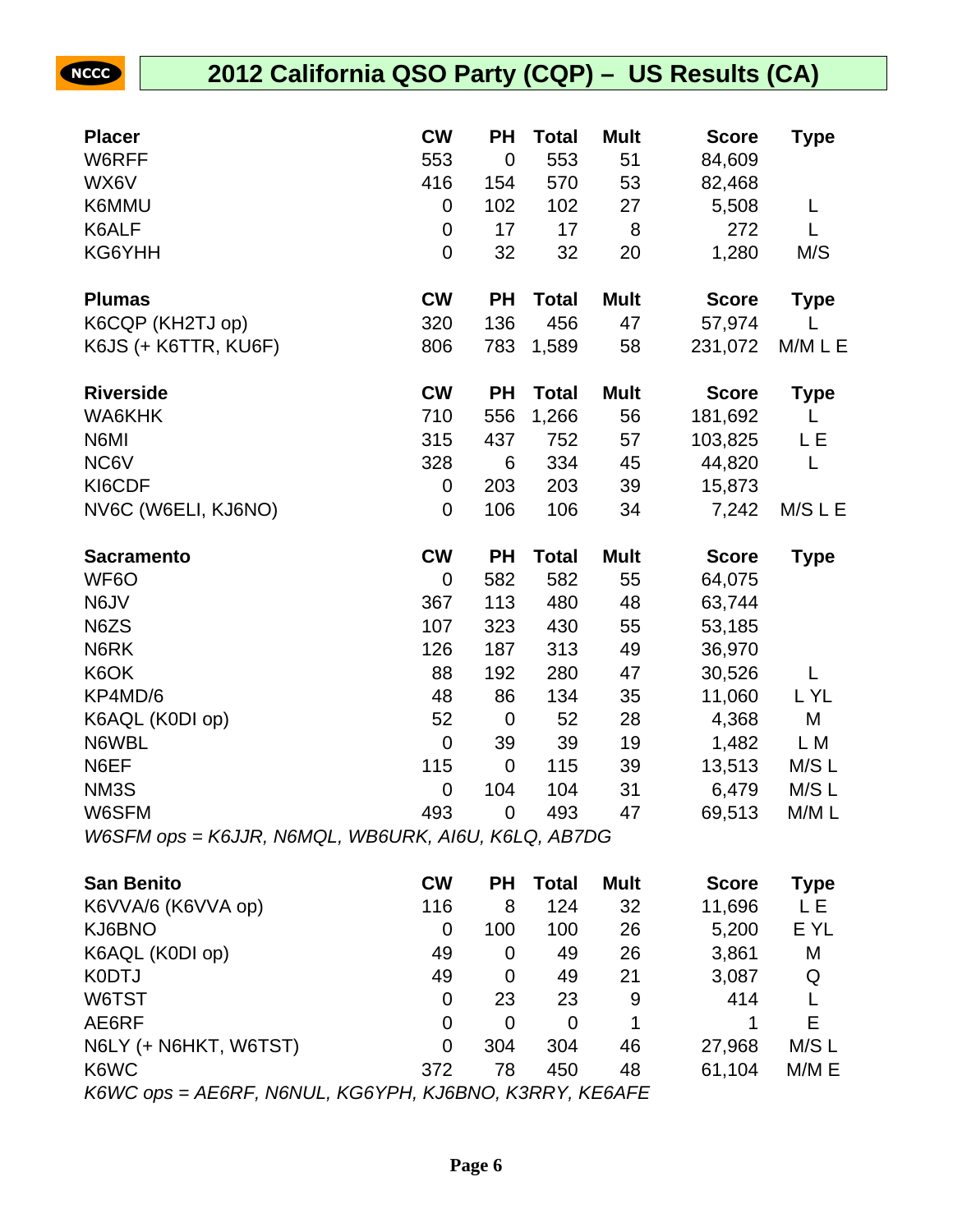

| <b>San Bernardino</b>                     | <b>CW</b> | <b>PH</b> | <b>Total</b> | <b>Mult</b> | <b>Score</b> | Type |
|-------------------------------------------|-----------|-----------|--------------|-------------|--------------|------|
| N6WIN <sup>5</sup>                        | 857       | 1,283     | 2,140        | 57          | 292,866      |      |
| KQ6ES                                     | 855       | 0         | 855          | 52          | 133,380      |      |
| WB6HYH                                    | 0         | 642       | 642          | 55          | 70,675       |      |
| W6W (W6WW op)                             | 0         | 234       | 234          | 43          | 20,124       |      |
| N6OIL                                     | 0         | 62        | 62           | 23          | 2,852        |      |
| AE6MO                                     | 0         | 62        | 62           | 21          | 2,604        |      |
| K6VO                                      | 832       | 1,043     | 1.875        | 58          | 265,901      | M/S  |
| K6VO ops = K6NR, NR7E, K6RBS, AG6GL, NJ6N |           |           |              |             |              |      |

**San Diego CW PH Total Mult Score Type** W6YI<sup>6</sup> (N6MJ op) 1,298 1,772 3,070 58 431,549 K6NA (N6ED op) 1,046 1,383 2,429 57 336,528 K6AM 935 747 1,682 57 245,043 L NC6K 848 312 1,160 57 180,718 WN6K 625 451 1,076 54 150,093 L W6/NN3V (NN3V op) 444 124 568 50 79,000 L N6NC 537 0 537 49 78,939 W6KY 330 101 431 42 50,106 L N5ZO/6 (N5ZO op) 300 25 325 49 46,623 K2RP 285 63 348 46 45,172 AD6ZJ 0 376 376 51 38,352 L KF6ILA 0 342 342 54 36,990 AI6O 244 0 244 42 30,744 AK6R 113 112 225 42 23,709 L KC6MIE 0 201 201 44 17,732 L N6VH 53 49 102 24 6,204 L W6ABE 0 90 90 34 6,154 L WA3YTI 0 42 42 25 2,100 L W6YOO 0 29 29 17 1,003 W6MF 0 25 25 17 850 L NX6T 954 1,158 2,112 57 295,203 M/S E NX6T ops = N6KI, N6CY, AF6WF, K6KAL, K6GO, NA6MB, WB6NBU, K4RB, W2PWS KK6TV (+ KE6PY) 211 141 352 45 41,175 M/S L AE6IC (+ KJ6JUS) 138 225 363 47 40,608 M/S AF6WF 0 228 228 43 19,608 M/S YL **San Francisco CW PH Total Mult Score Type** NM6E 115 61 176 40 18,780 L E N1GPT 0 223 223 32 14,272 L W6PW 726 655 1,381 55 191,922 M/SL

W6PW ops = KJ6OGE, KJ6PTX, KC9DPP, WN6WJN, K7GK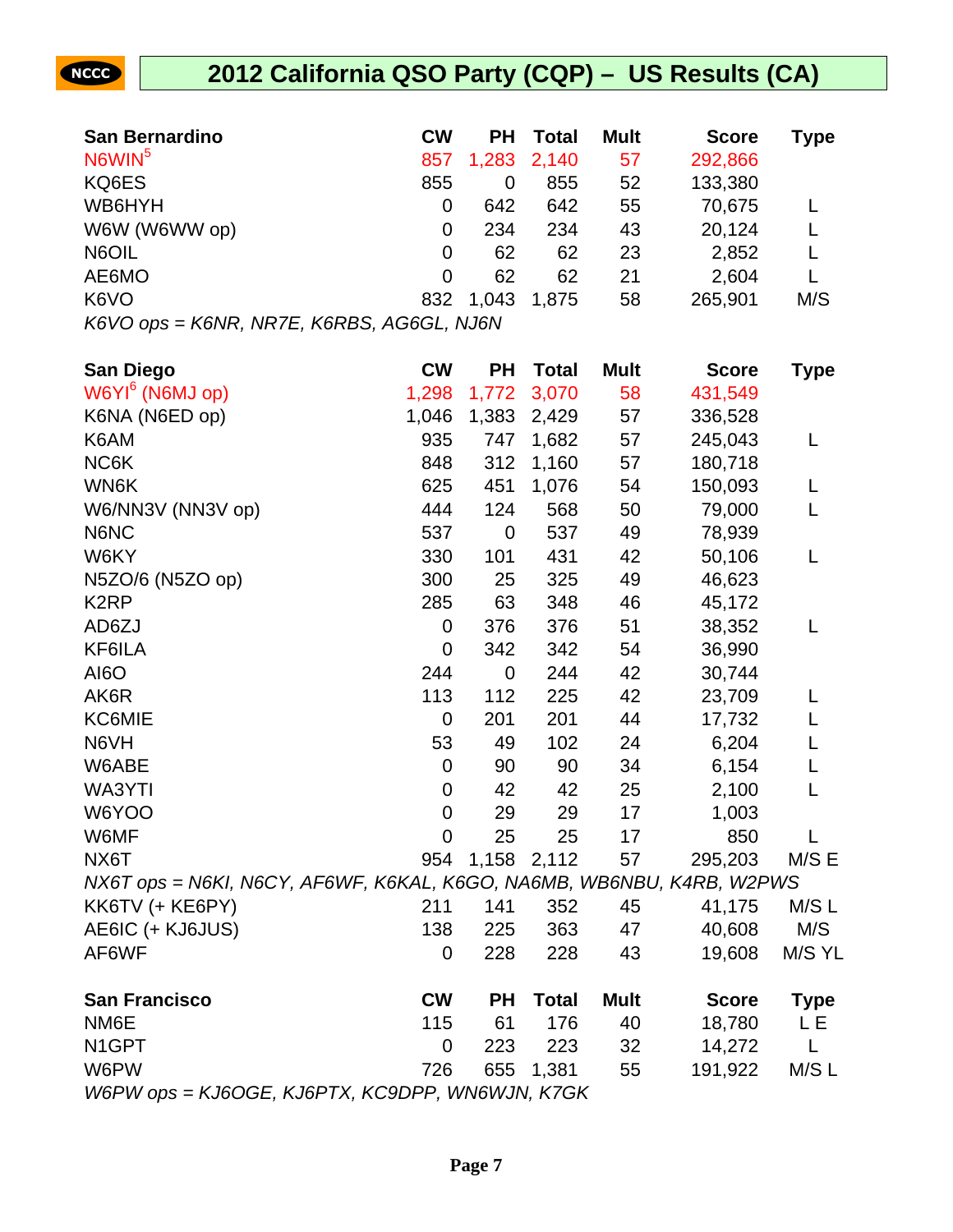| San Joaquin                                   | <b>CW</b>   | <b>PH</b>        | Total          | <b>Mult</b> | <b>Score</b> | Type        |
|-----------------------------------------------|-------------|------------------|----------------|-------------|--------------|-------------|
| AA6K                                          | 0           | 615              | 615            | 57          | 70,167       | L           |
| <b>KE5JTS</b>                                 | 0           | 110              | 110            | 28          | 6,188        | L           |
| K6AQL (K0DI op)                               | 46          | $\overline{0}$   | 46             | 28          | 3,906        | M           |
| W6SF                                          | 16          | 100              | 116            | 25          | 6,225        | M/S L       |
| W6SF ops = WB6NVB, N6LHL, N6DCH, N6NSU, W6INP |             |                  |                |             |              |             |
| NZ6Q (+ KB6UNC)                               | 303         | 294              | 597            | 50          | 74,850       | M/ML        |
| <b>San Luis Obispo</b>                        | <b>CW</b>   | <b>PH</b>        | <b>Total</b>   | <b>Mult</b> | <b>Score</b> | <b>Type</b> |
| W6TK                                          | 892         | 1,057            | 1,949          | 57          | 273,030      |             |
| KA3DRR (@W6SL)                                | 736         | 177              | 913            | 52          | 133,302      |             |
| K6RQT                                         | 359         | 83               | 442            | 47          | 58,491       | L           |
| W6ROX                                         | 0           | 360              | 360            | 53          | 38,160       | YL          |
| K6AQL (K0DI op)                               | 19          | $\mathbf 0$      | 19             | 13          | 741          | M           |
| <b>San Mateo</b>                              | <b>CW</b>   | <b>PH</b>        | <b>Total</b>   | <b>Mult</b> | <b>Score</b> | <b>Type</b> |
| NO6F <sup>7</sup> (K2RD op)                   | 1,016       | 1,011            | 2,027          | 58          | 294,205      |             |
| K6TU                                          | 404         | 231              | 635            | 53          | 88,854       |             |
| N6NF                                          | 182         | 246              | 428            | 48          | 49,944       |             |
| NQ6N                                          | 363         | $\mathbf 0$      | 363            | 45          | 49,072       |             |
| K6ADG                                         | 0           | 105              | 105            | 26          | 5,460        | Q           |
| N6BCT                                         | 4           | 42               | 46             | 12          | 1,164        | L           |
| KJ6ANT                                        | 0           | 21               | 21             | 13          | 559          | LЕ          |
| KF6YCS                                        | $\mathbf 0$ | $\overline{7}$   | $\overline{7}$ | 8           | 120          | Q           |
| Santa Barbara                                 | <b>CW</b>   | <b>PH</b>        | <b>Total</b>   | <b>Mult</b> | <b>Score</b> | <b>Type</b> |
| WA6FGV                                        | 697         | 696              | 1,393          | 57          | 198,588      |             |
| W6RFU (N6RA op)                               | 390         | 338              | 728            | 57          | 105,279      |             |
| <b>Santa Clara</b>                            | <b>CW</b>   | <b>PH</b>        | <b>Total</b>   | <b>Mult</b> | <b>Score</b> | <b>Type</b> |
| N6TV                                          | 1,696       | 0                | 1,696          | 56          | 284,928      |             |
| N6XI                                          | 1,009       | 0                | 1,009          | 53          | 160,431      |             |
| K6GT                                          | 579         | 239              | 818            | 54          | 119,745      |             |
| K6YT                                          | 529         | $\mathbf 0$      | 529            | 52          | 82,602       |             |
| KM <sub>6</sub>                               | 438         | 68               | 506            | 47          | 68,197       |             |
| K6ATZ                                         | 0           | 484              | 484            | 53          | 51,304       |             |
| AC6YY                                         | 264         | $\mathbf 0$      | 264            | 48          | 38,088       | Q M         |
| N6AJS                                         | 108         | 136              | 244            | 41          | 24,477       |             |
| K6ZFG                                         | 0           | 226              | 226            | 45          | 20,340       | L           |
| K6KQV                                         | 146         | $\boldsymbol{0}$ | 146            | 41          | 17,958       | L           |
| W6CT                                          | 168         | $\mathbf 0$      | 168            | 33          | 16,632       | L           |
| K6VVA                                         | 95          | 24               | 119            | 32          | 10,656       |             |
| W6FB                                          | $\pmb{0}$   | 127              | 127            | 26          | 6,630        |             |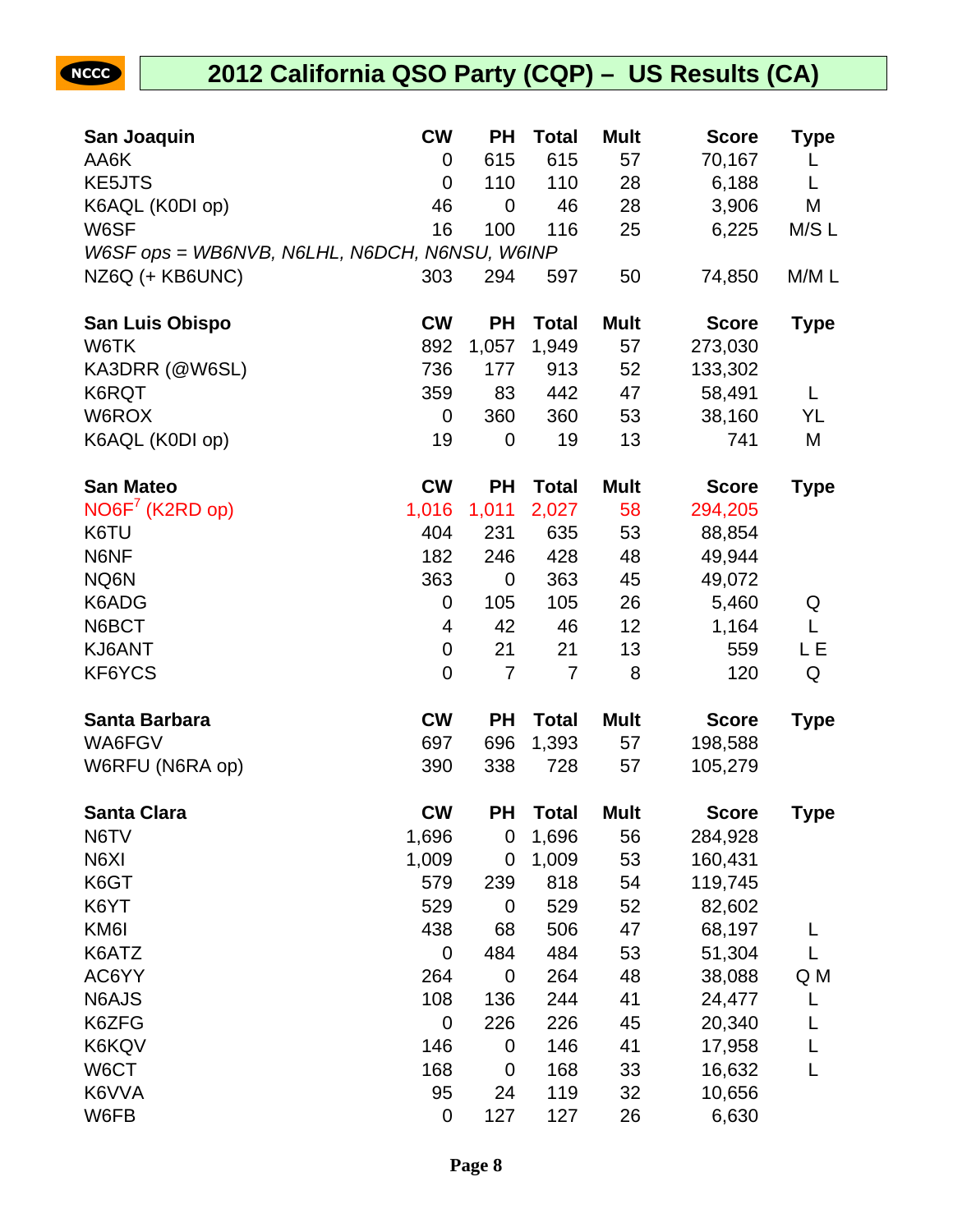### **2012 California QSO Party (CQP) – US Results (CA)**

| <b>Santa Clara</b> | <b>CW</b>   | <b>PH</b> | Total | <b>Mult</b> | <b>Score</b> | Type |
|--------------------|-------------|-----------|-------|-------------|--------------|------|
| KE6TIM             | 0           | 108       | 108   | 27          | 5,859        |      |
| KJ6LBA             | 0           | 79        | 79    | 22          | 3,498        |      |
| K6AQL (K0DI op)    | 40          | 0         | 40    | 18          | 2,160        | M    |
| KG6OJV             | 0           | 45        | 45    | 17          | 1,530        |      |
| KJ6VRJ             | $\mathbf 0$ | 34        | 34    | 19          | 1,292        | Q    |
| N3FAW              | 0           | 6         | 6     | 4           | 52           |      |
| K6WV               | 0           | 121       | 121   | 29          | 7,047        | M/S  |
| W6YX               | 1,548       | 2,279     | 3,827 | 58          | 533,774      | M/M  |

W6YX ops = ND2T, K2YY, N7MH, KZ2V, W6RK, KG6O, KB0VVT, K6SF, KG0US, KG6NUB

| <b>Santa Cruz</b>             | <b>CW</b>      | <b>PH</b>   | <b>Total</b> | <b>Mult</b> | <b>Score</b> | <b>Type</b> |
|-------------------------------|----------------|-------------|--------------|-------------|--------------|-------------|
| K6XX                          | 1,236          | 1,095       | 2,331        | 56          | 330,428      |             |
| W6NN <sup>8</sup>             | 697            | 946         | 1,643        | 58          | 231,072      | YL          |
| K6RB                          | 591            | 127         | 718          | 56          | 113,652      |             |
| K6GHA                         | $\mathbf 0$    | 735         | 735          | 58          | 85,318       | L           |
| N6CK                          | 31             | 417         | 448          | 49          | 45,423       |             |
| AC6SL                         | 209            | $\mathbf 0$ | 209          | 45          | 28,282       | L           |
| KA6MAL                        | 22             | 265         | 287          | 47          | 28,012       | L           |
| N6TH                          | 209            | $\mathbf 0$ | 209          | 43          | 27,025       | L           |
| AF6GQ                         | 10             | 131         | 141          | 32          | 9,344        | L           |
| K <sub>2</sub> ACK            | $\mathbf 0$    | 45          | 45           | 18          | 1,620        | L           |
| <b>Shasta</b>                 | <b>CW</b>      | <b>PH</b>   | <b>Total</b> | <b>Mult</b> | <b>Score</b> | <b>Type</b> |
| K6PVA                         | $\overline{0}$ | 243         | 243          | 32          | 15,552       | L           |
| K6KS                          | $\overline{0}$ | 98          | 98           | 28          | 5,516        | L           |
| K6LJC                         | 11             | 78          | 89           | 27          | 5,130        |             |
| AF6P                          | $\mathbf 0$    | 98          | 98           | 22          | 4,312        |             |
| <b>Sierra</b>                 | <b>CW</b>      | <b>PH</b>   | <b>Total</b> | <b>Mult</b> | <b>Score</b> | Type        |
| K <sub>1</sub> N <sub>V</sub> | 6              | 88          | 94           | 33          | 6,484        | L           |
| WM7Y/6                        | $\mathbf 0$    | 80          | 80           | 27          | 4,347        | L E         |
| N6WBL                         | $\mathbf 0$    | 24          | 24           | 9           | 432          | L M         |
| WU6X (+ AE6LR)                | 149            | 328         | 477          | 53          | 58,512       | M/S L E     |
| <b>Siskiyou</b>               | <b>CW</b>      | <b>PH</b>   | <b>Total</b> | <b>Mult</b> | <b>Score</b> | <b>Type</b> |
| WA6ST                         | $\overline{0}$ | 806         | 806          | 57          | 91,884       |             |
| KJ6RA                         | $\overline{0}$ | 322         | 322          | 50          | 32,250       |             |
| K6GPB                         | 53             | $\mathbf 0$ | 53           | 19          | 3,021        | L           |
| <b>Solano</b>                 | <b>CW</b>      | <b>PH</b>   | <b>Total</b> | <b>Mult</b> | <b>Score</b> | <b>Type</b> |
| N6AJR                         | $\mathbf 0$    | 400         | 400          | 52          | 41,600       |             |
| KE6QR                         | 141            | 135         | 276          | 50          | 34,650       | L           |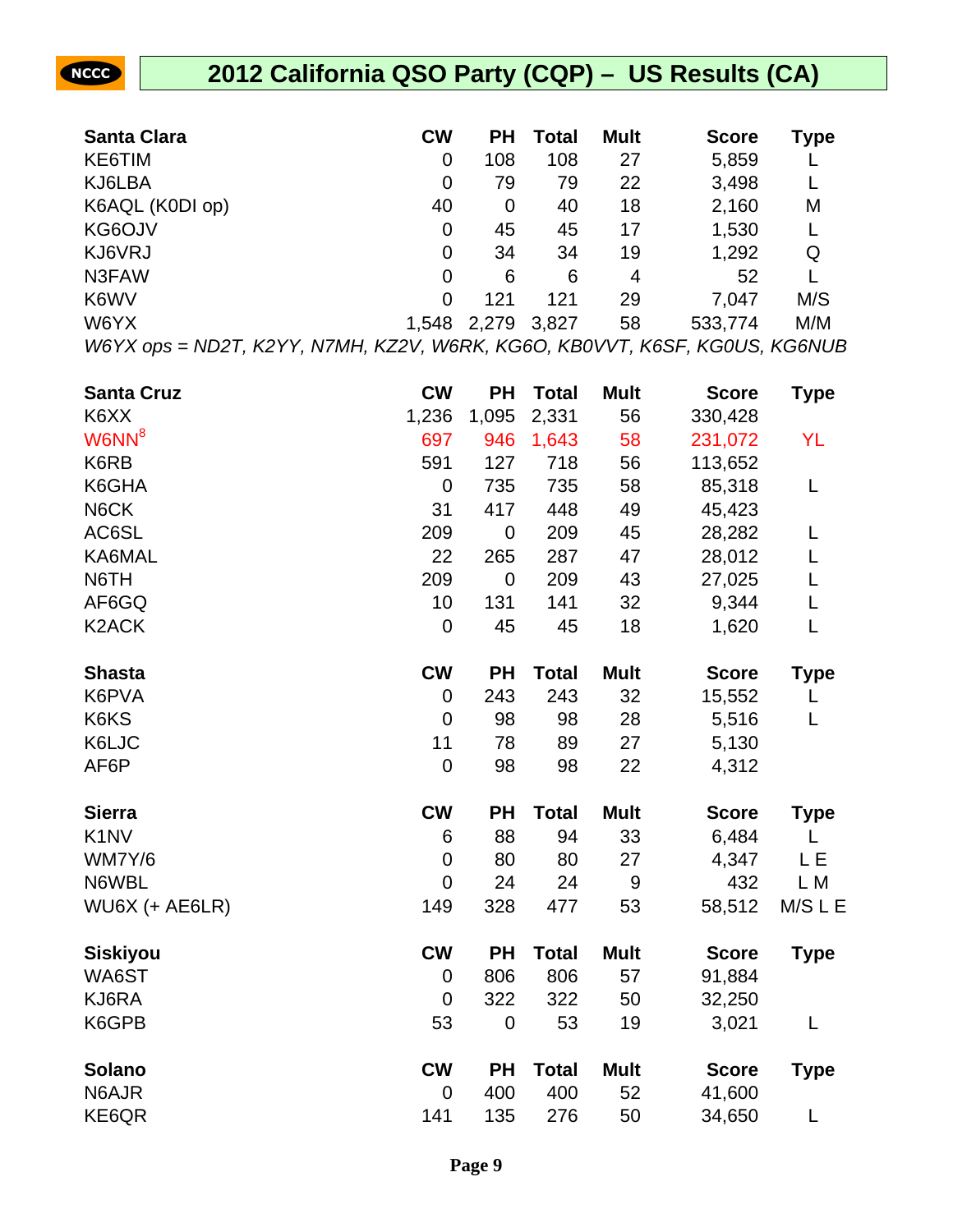NCCC

| <b>Solano</b>                                           | <b>CW</b>      | <b>PH</b>         | <b>Total</b>   | <b>Mult</b>    | <b>Score</b> | <b>Type</b> |
|---------------------------------------------------------|----------------|-------------------|----------------|----------------|--------------|-------------|
| N6UUG (+ N6JS)                                          | 0              | 1,337             | 1,337          | 58             | 155,092      | M/S         |
| K6MP (+ KI6INR)                                         | $\overline{0}$ | 721               | 721            | 57             | 82,194       | M/S L E     |
| Sonoma                                                  | <b>CW</b>      | <b>PH</b>         | <b>Total</b>   | <b>Mult</b>    | <b>Score</b> | <b>Type</b> |
| N6IE                                                    | 684            | 1,204             | 1,888          | 57             | 254,277      |             |
| W6XU                                                    | 924            | 640               | 1,564          | 57             | 230,964      |             |
| KG6N                                                    | 532            | 535               | 1,067          | 58             | 154,686      |             |
| WX6B                                                    | 0              | 602               | 602            | 56             | 67,424       |             |
| N6YEU                                                   | 257            | 188               | 445            | 50             | 57,350       |             |
| N6GY                                                    | 0              | 153               | 153            | 40             | 12,240       | L           |
| W6IYS                                                   | 107            | $\mathbf 0$       | 107            | 36             | 11,556       | L           |
| AE6YB                                                   | 0              | 112               | 112            | 36             | 8,100        | L           |
| W6GMP                                                   | $\mathbf 0$    | 35                | 35             | 23             | 1,633        | L           |
| KI6ZON                                                  | $\mathbf 0$    | 44                | 44             | 17             | 1,513        | L           |
| WE4MOO                                                  | $\mathbf 0$    | $\overline{2}$    | $\overline{2}$ | $\overline{2}$ | 10           | L           |
| WB6FRZ (+ KJ6YFD)                                       | 25             | 50                | 75             | 28             | 4,900        | M/S L       |
| <b>Stanislaus</b>                                       | <b>CW</b>      | <b>PH</b>         | <b>Total</b>   | <b>Mult</b>    | <b>Score</b> | <b>Type</b> |
| W6XK                                                    | 451            | 133               | 584            | 55             | 89,045       |             |
| K6CSL                                                   | 281            | 0                 | 281            | 45             | 38,002       | L           |
| K6AQL (K0DI op)                                         | 24             | $\mathbf 0$       | 24             | 17             | 1,224        | M           |
| <b>Sutter</b>                                           | <b>CW</b>      | <b>PH</b>         | <b>Total</b>   | <b>Mult</b>    | <b>Score</b> | <b>Type</b> |
| N6BOB                                                   | $\mathbf 0$    | 374               | 374            | 52             | 38,896       |             |
| W6BO                                                    | 39             | 137               | 176            | 33             | 12,985       |             |
| K6AQL (K0DI op)                                         | 120            | $\mathbf 0$       | 120            | 36             | 12,960       | M           |
| <b>Tehama</b>                                           | <b>CW</b>      | <b>PH</b>         | <b>Total</b>   | <b>Mult</b>    | <b>Score</b> | <b>Type</b> |
| K6AQL (K0DI op)                                         | 35             | $\mathbf 0$       | 35             | 9              | 945          | M           |
| NI6T                                                    |                | 1,276 1,219 2,495 |                | 58             | 363,428      | M/M E       |
| NI6T ops = NI6T, K9YC, N3ZZ, W6GJB, WB6HYD, K6MI, K6VLF |                |                   |                |                |              |             |
| <b>Trinity</b>                                          | <b>CW</b>      | <b>PH</b>         | <b>Total</b>   | <b>Mult</b>    | <b>Score</b> | <b>Type</b> |
| W6T                                                     | 1,316          | 1,491             | 2,807          | 58             | 402,027      | M/M E       |
| W6T ops = K6YL, N6DQ, K6WX, AA6XV, N6NU, K6RHO          |                |                   |                |                |              |             |
| <b>Tulare</b>                                           | <b>CW</b>      | <b>PH</b>         | <b>Total</b>   | <b>Mult</b>    | <b>Score</b> | <b>Type</b> |
| N6LL                                                    | 172            | 134               | 306            | 46             | 36,179       | L E         |
| K6AQL (K0DI op)                                         | 92             | 0                 | 92             | 31             | 8,602        | M           |
| <b>Tuolumne</b>                                         | <b>CW</b>      | <b>PH</b>         | <b>Total</b>   | <b>Mult</b>    | <b>Score</b> | <b>Type</b> |
| K6T (KJ6NRO op)                                         | 0              | 402               | 402            | 56             | 45,080       |             |